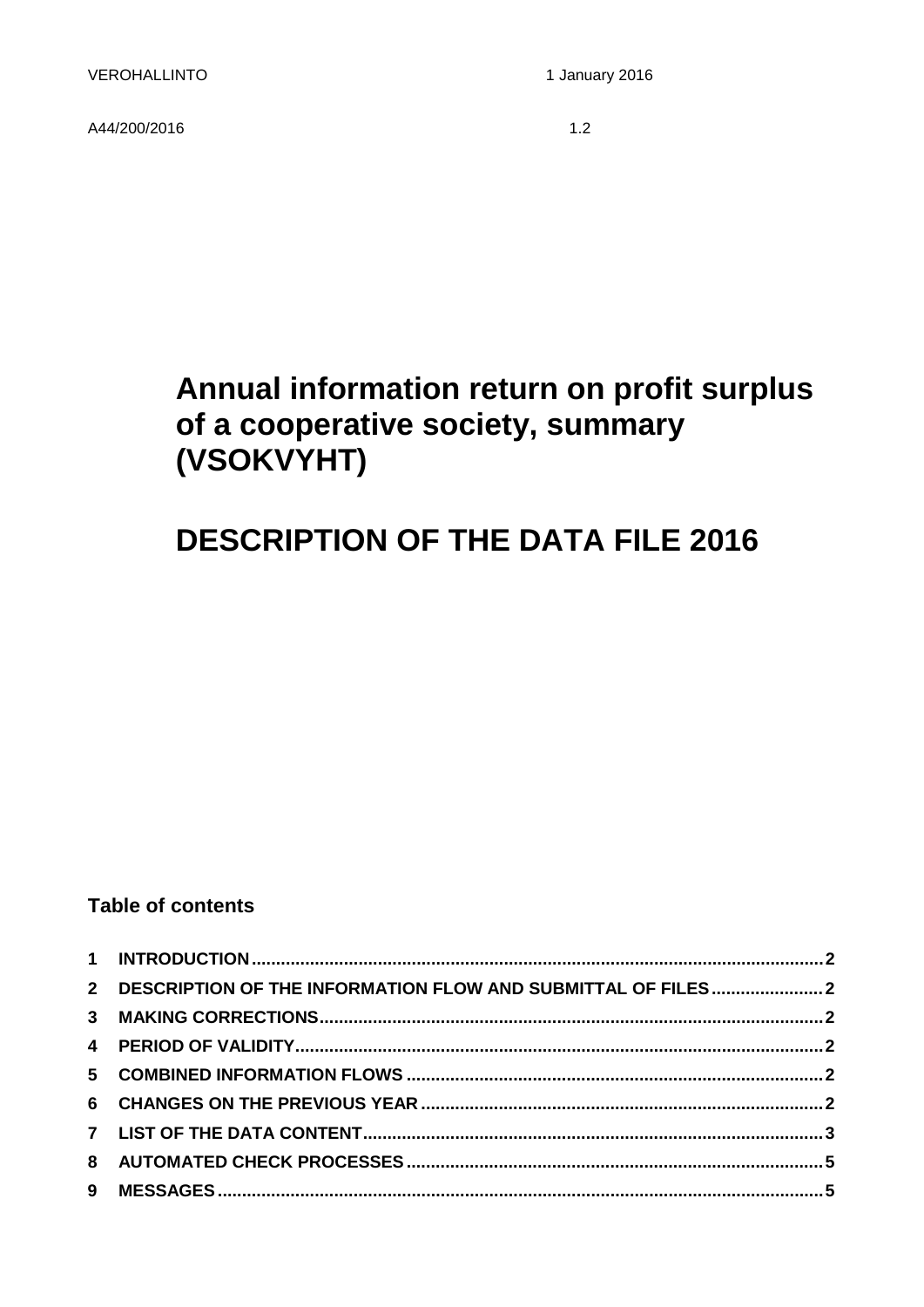#### <span id="page-1-0"></span>**1 INTRODUCTION**

This guidance explains the structure of the required inbound file and the check procedures that follow. For more information, see [Description of e-File.](http://www.vero.fi/download/Sahkoisen_ilmoittamisen_yleiskuvaus_ENGL20/%7B956D482C-4A28-48D2-BE25-00112D97AE00%7D/12064)

#### <span id="page-1-1"></span>**2 DESCRIPTION OF THE INFORMATION FLOW AND SUBMITTAL OF FILES**

Cooperatives that distribute profit surplus to their shareholders must report the payments every year so as to give details on **all amounts of surplus that become available to their beneficiary for cash payment** even if the beneficiary didn't yet accept payment.

For more information and instructions, go to the 'Annual Information Returns' pages of the Website, > Forms > Employer Payroll Report and other annual information return forms.

Logging in with a Katso ID and password entitles you to submit, on the condition that you have the user privileges of the Master User, Parallel Master User, or Annual Information Report Filer. The system checks your privileges on the basis of the Payer's identity code entry (data element 010; pos. 20-30).

### <span id="page-1-2"></span>**3 MAKING CORRECTIONS**

For more information, see Making corrections to e-filed submittals of information returns.

### <span id="page-1-3"></span>**4 PERIOD OF VALIDITY**

This specification sets out the requirements of file formatting that come into force 16 June 2016 and continue to be in force until a new version of this specification is released.

Due date for filing is 3 February 2017.

#### <span id="page-1-4"></span>**5 COMBINED INFORMATION FLOWS**

You may send us the following flows in the same computer file as you are sending your VSOKVYHT flow:

#### - VSOKERIE

#### <span id="page-1-5"></span>**6 CHANGES ON THE PREVIOUS YEAR**

|     | Data Name | Data element                                                   | <b>Description</b>               |
|-----|-----------|----------------------------------------------------------------|----------------------------------|
| 1.1 | 10/100    | Document type                                                  | Removed (see Making Corrections) |
|     | 10/082    | <b>Deletion</b>                                                | This is a new Data Element.      |
|     | 12-13/109 | Type of Payment                                                | Now refers to pos. 084           |
|     | 20-30/102 | Business ID of the coopera-<br>tive society distributing prof- | Now refers to pos. 010           |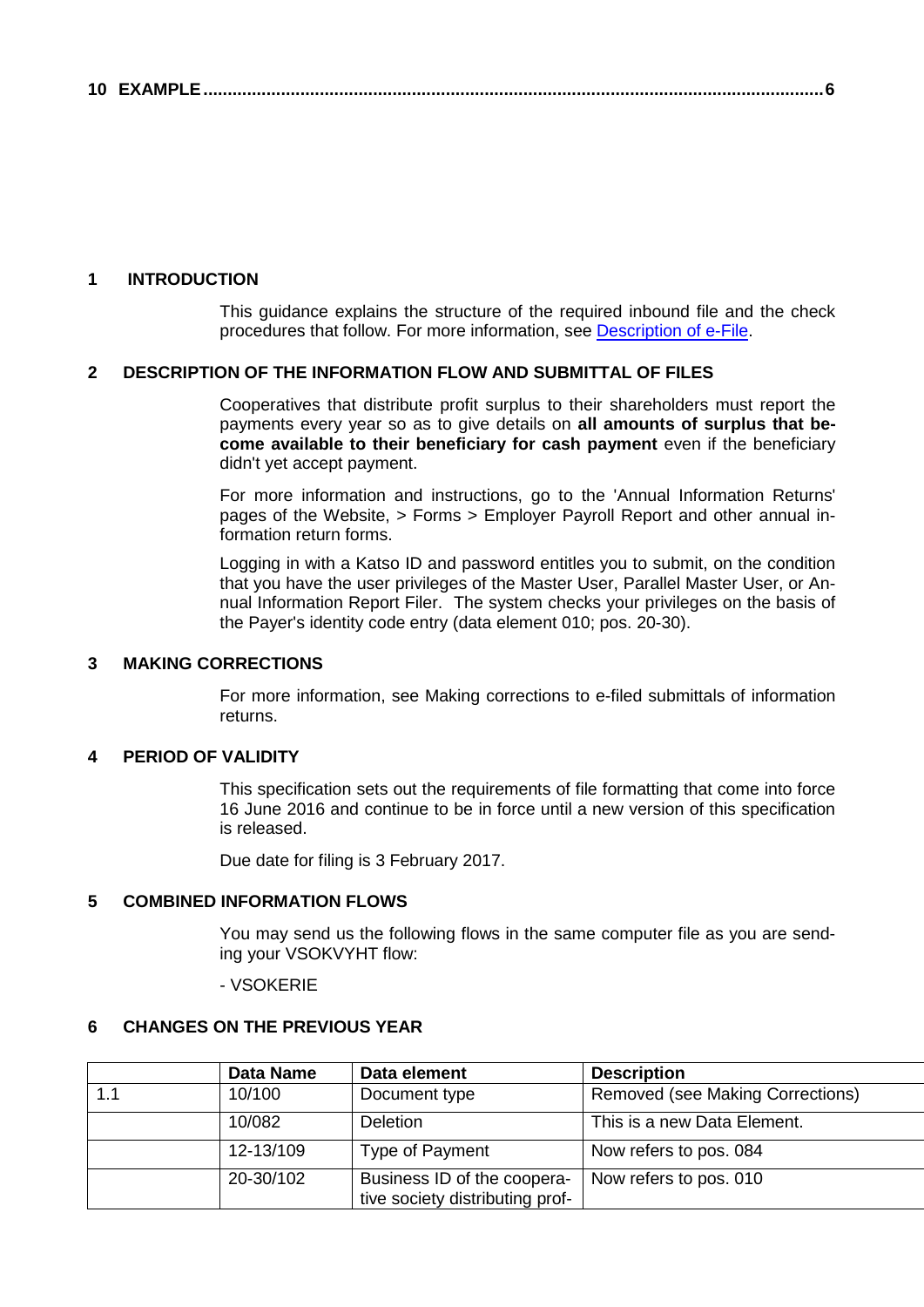|     |             | it surplus                                                                                                                          |                                                                                                           |
|-----|-------------|-------------------------------------------------------------------------------------------------------------------------------------|-----------------------------------------------------------------------------------------------------------|
|     | 15-18/103   | Year of payment                                                                                                                     | Now refers to pos. 058                                                                                    |
|     | 82-111/113  | Name of contact person                                                                                                              | Now refers to pos. 041                                                                                    |
|     | 113-125/114 | Contact person's telephone                                                                                                          | Now refers to pos. 042                                                                                    |
|     | 126-140/120 | Total amount to be paid out<br>in decision to distribute prof-                                                                      | Now the format is 'R'.                                                                                    |
|     | 141-154/121 | it surplus<br>Total amount of tax withheld<br>on distributed profit surplus<br>The total amount of payable                          | If Data Element format is 'R', entries must ha<br>decimals.<br>Decimal separator character: the Comma (,) |
|     | 152-168/122 | surplus that the sharehold-<br>ers have not cashed by the<br>end of the calendar year                                               |                                                                                                           |
|     | 169-182/123 | The total amount of surplus<br>reported in earlier calendar<br>years for the same tax year                                          |                                                                                                           |
|     | 183-196/124 | Total amount of profit sur-<br>plus distributed to non-<br>residents                                                                |                                                                                                           |
|     | 197-210/125 | Total amount of tax at<br>source withheld on pay-<br>ments of profit surplus to                                                     |                                                                                                           |
|     | 211-224/126 | nonresidents<br>Total amount of profit sur-<br>plus distributed on assets<br>deposited in residents' long-<br>term savings accounts |                                                                                                           |
|     | 251-286/048 | Software application that<br>produced this file                                                                                     | This is a new Data Element.                                                                               |
|     | 288-301/198 | Send Date and Time -<br>populated by the service<br>provider                                                                        | This is a new Data Element.                                                                               |
| 1.2 | 46-53/112   | Date from which profit sur-<br>plus has been ready for<br>payment                                                                   | Added as a (T) Data Element.                                                                              |

## <span id="page-2-0"></span>**7 LIST OF THE DATA CONTENT**

Descriptions of the column entries:

| <b>Position</b> | The place where the data is located; concerns the fixed-length for-<br>mat.                                                                                                                                                                                                                                        |
|-----------------|--------------------------------------------------------------------------------------------------------------------------------------------------------------------------------------------------------------------------------------------------------------------------------------------------------------------|
| <b>P/V</b>      | <b>P</b> mandatory field<br>V not mandatory field                                                                                                                                                                                                                                                                  |
|                 | T refers to names and identity codes when making corrections<br>and sending in a file that deletes previous entries (082:D). It is<br>required that the name and ID are exactly the same as in the<br>previous filing. No other information is required in a deletion file<br>except the names and identity codes. |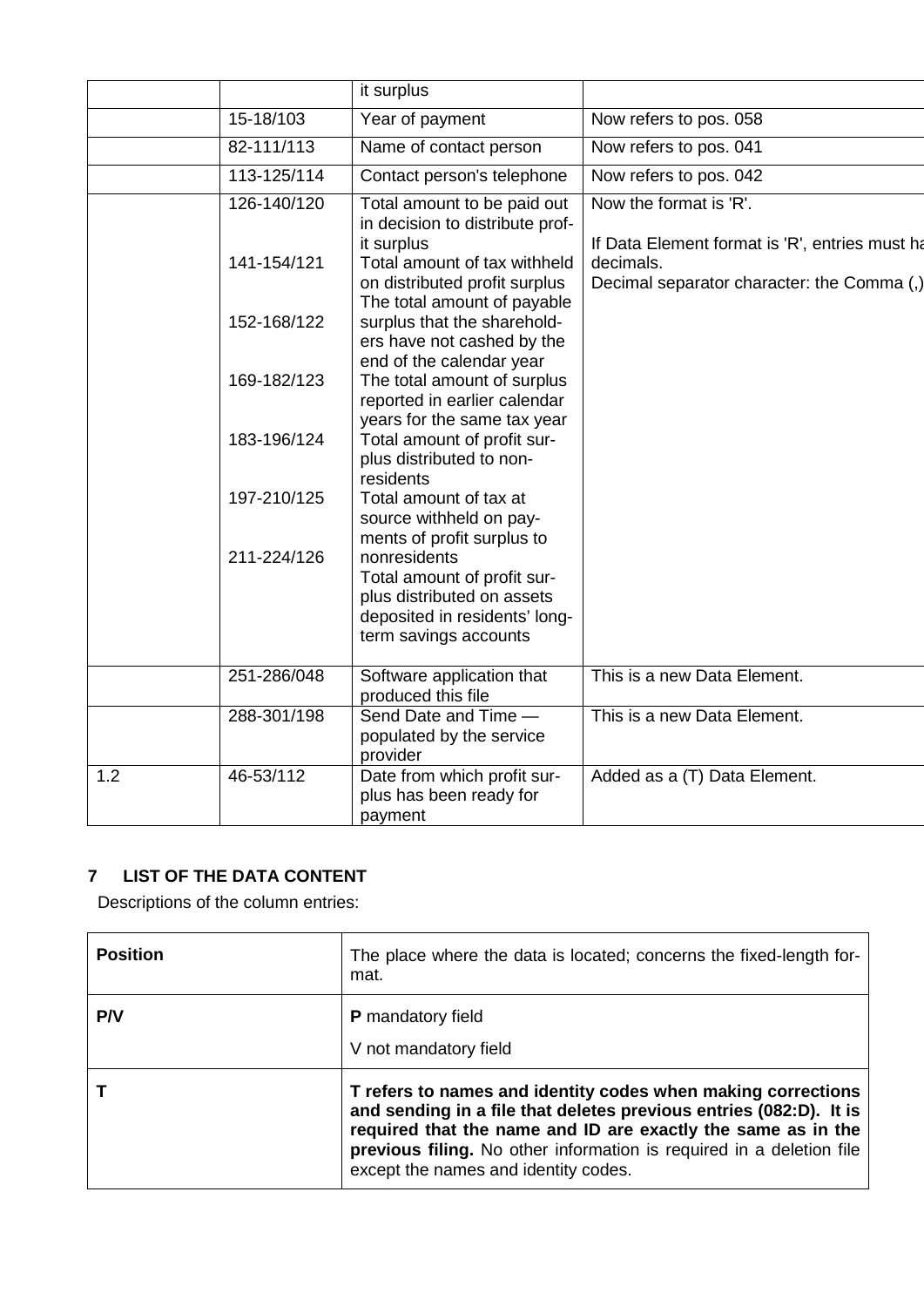| LЛ                        | If there is an asterisk * in the L/T column, it means Tamo will run a<br>check on the user entries.                                                                                                                                                                                                         |
|---------------------------|-------------------------------------------------------------------------------------------------------------------------------------------------------------------------------------------------------------------------------------------------------------------------------------------------------------|
|                           | V/P means that the field is not mandatory unless special con-<br>ditions apply. V/P means that the field is not mandatory unless<br>special conditions apply. In conditional sections, filling in the field,<br>or the result of a calculation, determine whether some other infor-<br>mation is mandatory. |
|                           | # means that you cannot populate the field if the field preceded by<br>a # character is populated. If populating it with a zero is OK, it is<br>mentioned in the Data Element Description text.                                                                                                             |
|                           | If there is an L in the L/T column, it means that a formula determin-<br>ing the value is in existence, but Tamo does not run an automated<br>check.                                                                                                                                                        |
|                           | If there is an <b>H</b> in the L/T column, it means that a Message is dis-<br>played regarding the entry. However, this does not prevent the<br>submittal.                                                                                                                                                  |
|                           | There may be several of the above comments made in the L/T col-<br>umn if the entries are subject to calculations and automated<br>checks.                                                                                                                                                                  |
| <b>Permissible values</b> | This column contains the relevant permissible values, separated by<br>comma.                                                                                                                                                                                                                                |

| Position   Code   P/V |     |   | $\mathbf{T}$ | L/T    | <b>Description</b>                                                                                                                                                                                                                                  | Format          | <b>Permissible</b><br>values |
|-----------------------|-----|---|--------------|--------|-----------------------------------------------------------------------------------------------------------------------------------------------------------------------------------------------------------------------------------------------------|-----------------|------------------------------|
| $1 - 8$               | 000 | P | T            |        | File identifier                                                                                                                                                                                                                                     | AN <sub>8</sub> | <b>VSOKVYHT</b>              |
| 10                    | 082 | V |              |        | Deletion                                                                                                                                                                                                                                            | A1              | D                            |
| $12 - 13$             | 084 | P | т            |        | Type of Payment<br>05 Profit surplus<br>06 = Distribution of retained earnings of the coop-<br>erative, taxable as a surplus distribution                                                                                                           | N <sub>2</sub>  | 05,06                        |
| $15 - 18$             | 058 | P | т            | $\ast$ | Year of payment The calendar year when the sur-VVVV<br>plus becomes available for payment to its benefi-<br>ciary.<br>For more information, see section 2 and the guid-<br>ance for completing the return form.                                     |                 | 2016                         |
| $20 - 30$             | 010 | P | T            |        | Business ID of the cooperative society distributing YTUNNUS<br>profit surplus                                                                                                                                                                       |                 |                              |
| 32-35                 | 107 | P | T            | $\ast$ | The tax year for which the surplus was distributed                                                                                                                                                                                                  | <b>VVVV</b>     |                              |
| 37-44                 | 111 | P | т            | $\ast$ | Date of the decision to distribute profit surplus                                                                                                                                                                                                   | <b>PPKKVVVV</b> |                              |
| 46-53                 | 112 | P | т            | $\ast$ | Date from which profit surplus has been ready for PPKKVVVV<br>payment                                                                                                                                                                               |                 |                              |
| 55                    | 110 | P |              |        | Type of the cooperative, valid on the day when<br>decision to distribute surplus was made:<br>J Listed (under §33e.7 and §33a.2, Income Tax Act)<br>M Other cooperative with at least 500 members<br>S Other cooperative with less than 500 members | AN1             | J, M, S                      |
| $57 - 62$             | 105 | P |              |        | Total number of itemizations                                                                                                                                                                                                                        | $+NG$           |                              |
| 64-80                 | 108 | V |              | н      | The accounting period for which the surplus was PPKKVVVV-<br>distributed                                                                                                                                                                            | <b>PPKKVVVV</b> |                              |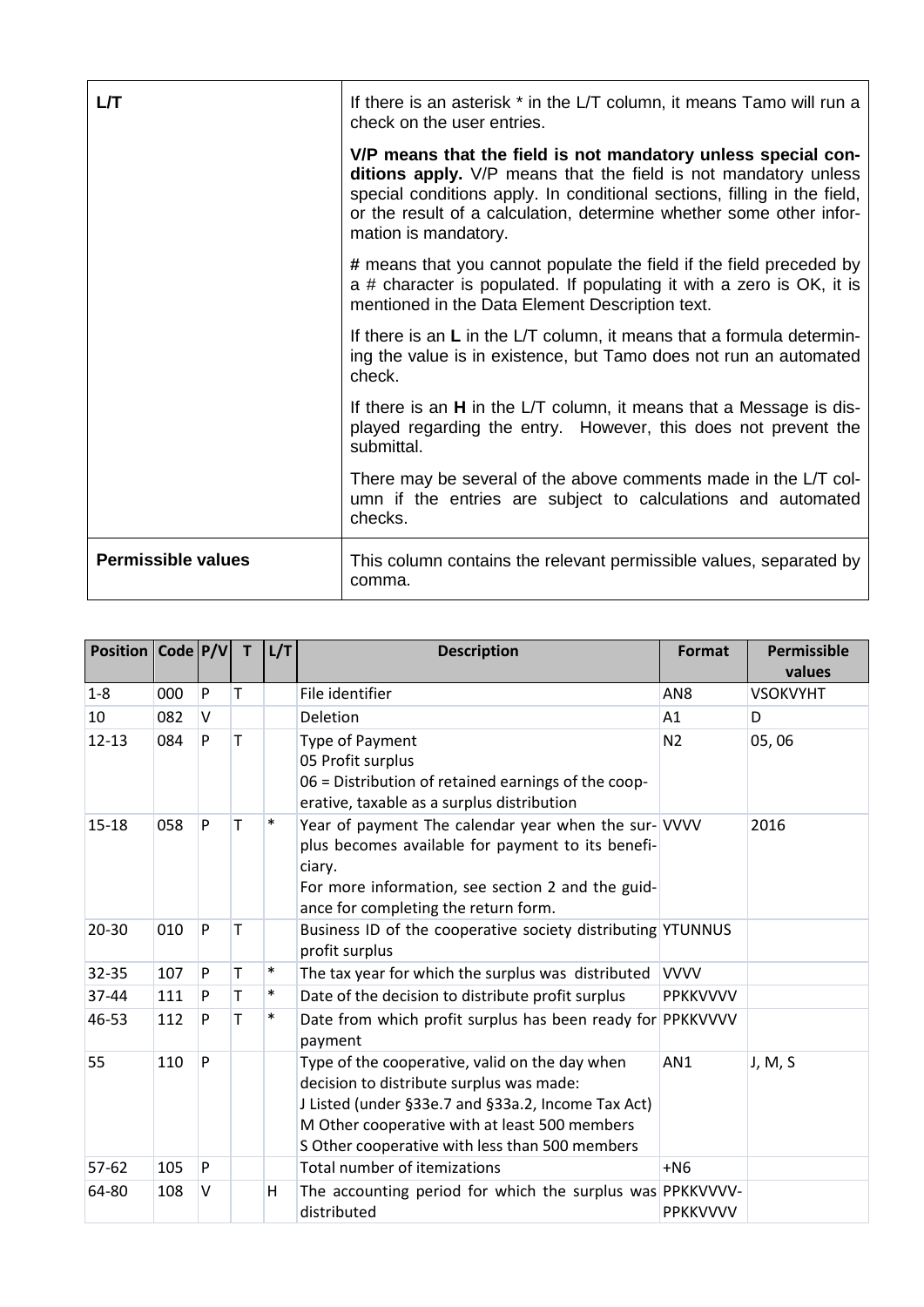| 82-111  | 041        | V      | Name of contact person                                                                                                  | AN30           |
|---------|------------|--------|-------------------------------------------------------------------------------------------------------------------------|----------------|
| 113-125 | 042        | V      | Contact person's telephone                                                                                              | AN13           |
| 126-140 | 120        | P      | Total amount to be paid out in the decision to dis- $ R12,2$<br>tribute profit surplus                                  |                |
| 141-154 | <b>121</b> | V      | Total amount of tax withheld on distributed profit R11,2<br>surplus                                                     |                |
| 155-168 | $122$      | V      | The total amount of payable surplus that the $R11,2$<br>shareholders have not cashed by the end of the<br>calendar year |                |
| 169-182 | 123        | V      | The total amount of surplus reported in earlier $R11,2$<br>calendar years for the same tax year                         |                |
| 183-196 | 124        | $\vee$ | Total amount of profit surplus distributed to non-R11,2<br>residents                                                    |                |
| 197-210 | <b>125</b> | $\vee$ | Total amount of tax at source withheld on pay-R11,2<br>ments of profit surplus to nonresidents                          |                |
| 211-224 | 126        | $\vee$ | Total amount of profit surplus distributed on assets R11,2<br>deposited in residents' long-term savings accounts        |                |
| 226-250 |            |        | Reserve space                                                                                                           |                |
| 251-285 | 048        | P      | Software application that produced this file                                                                            | AN35           |
| 287-300 | 198        | V      | Send Date and Time $-$ populated by the service DDMMYYY<br>provider                                                     | <b>HHMMSS</b>  |
|         | 999        | P      | Final identifier                                                                                                        | N <sub>8</sub> |

## <span id="page-4-0"></span>**8 AUTOMATED CHECK PROCESSES**

| New/<br>Chan<br>ged | Code       | <b>Description of Calc. Rule / Check</b>                                                                                                                                                                                                                                                                                                                               |
|---------------------|------------|------------------------------------------------------------------------------------------------------------------------------------------------------------------------------------------------------------------------------------------------------------------------------------------------------------------------------------------------------------------------|
| M                   | 107<br>058 | Invalid input: The tax year for which the surplus is distributed (107) must be<br>same as or earlier than Year of payment (058).<br>Error message:<br>#1062; Invalid input: The tax year for which surplus is paid (107) must be Year of<br>payment (058) or an earlier year.                                                                                          |
|                     | 111<br>112 | Invalid input: You must enter the same or earlier Date of decision to distribute<br>surplus (111) as the Date when the surplus has been ready for payment (112).<br>Error message:<br>#1063; Invalid input: You must enter the same or earlier Date of the decision to<br>distribute surplus (111) as the Date when the surplus has been ready for pay-<br>ment (112). |

## <span id="page-4-1"></span>**9 MESSAGES**

| New/<br>Chan<br>ged | Code       | Description of the message                                                                                                                                                                                                                                                                        |
|---------------------|------------|---------------------------------------------------------------------------------------------------------------------------------------------------------------------------------------------------------------------------------------------------------------------------------------------------|
|                     | 107<br>108 | If you populated the Accounting period for which surplus was distributed (108),<br>the final year of that accounting period PPKKVVVV-PPKKVVVV must be the<br>same as the Tax year when surplus is paid (107).<br>#1064; What is meant by 'tax year' is the accounting period for which surplus is |
|                     |            | being distributed. The tax year must be the same as the end year of the account-                                                                                                                                                                                                                  |